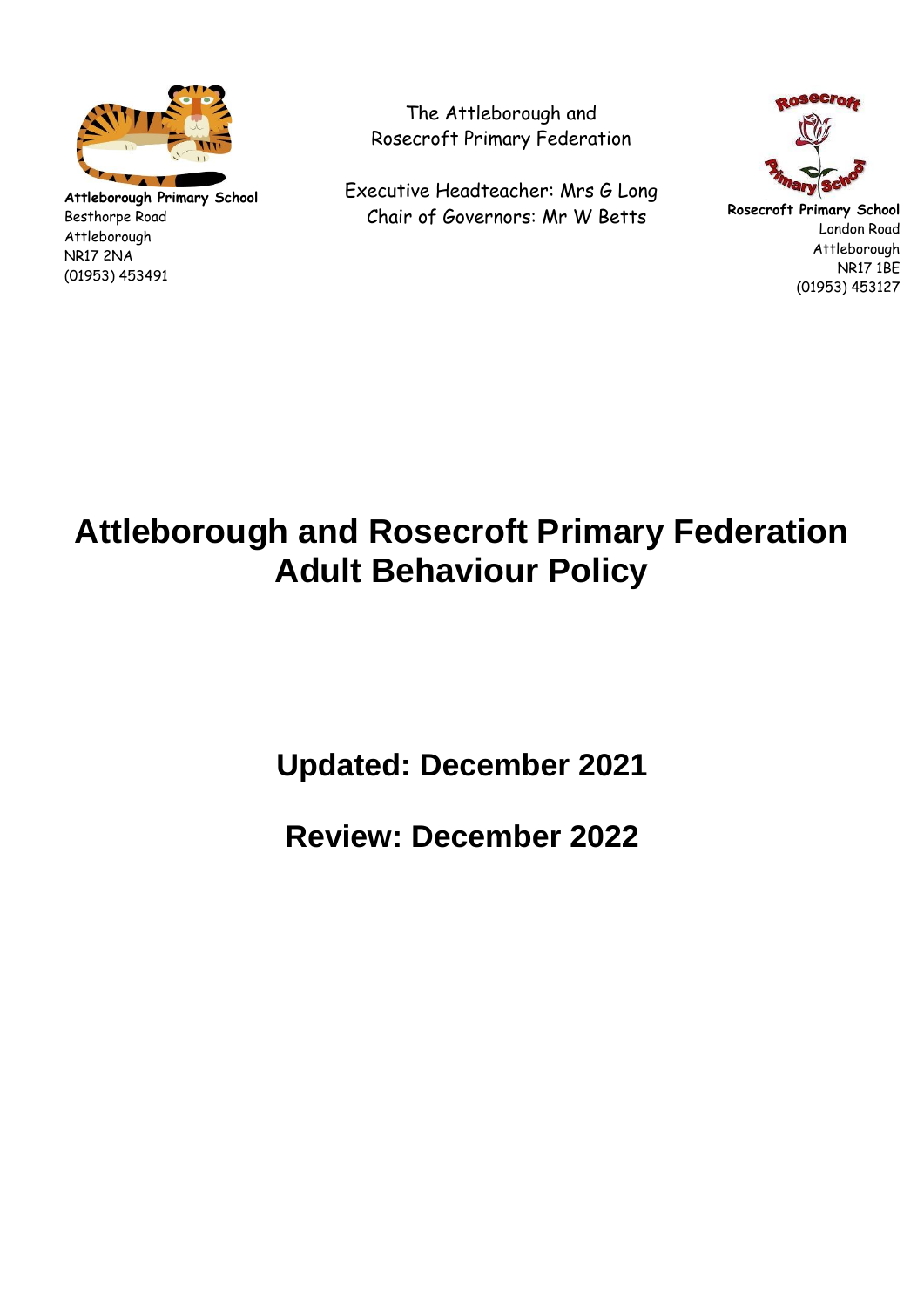At Attleborough and Rosecroft Primary Federation we are very proud and fortunate to have a very dedicated and supportive school community. At our school the staff, governors, parents and carers all recognise that the education of our children is a partnership between us.

We expect our school community to respect our school ethos, keep our school tidy, set a good example of their own behaviour both on school premises and when accompanying classes on school visits.

In addition we also expect our parents, carers and visitors to keep our children safe by adhering to the school's request to park safely outside the school gates during morning and afternoon collections.

As a partnership we are all aware of the importance of good working relationships and all recognise the importance of these relationships to equip our children with the necessary skills for their education. For these reasons we will continue to welcome and encourage parents and carers to participate fully in the life of our school.

The purpose of this code of conduct is to provide the expectations around the conduct of all parents, carers and visitors connected to our school.

We are committed to resolving difficulties in a constructive manner, through an open and positive dialogue. However we understand that everyday misunderstandings can cause frustrations and have a negative impact on our relationships. Where issues arise or misconceptions take place, please contact your child's teacher or the Headteacher, who will be available to meet with you and go through the issue and hopefully resolve it. Where issues remain unresolved, please follow the school's complaints procedure. This is available on the school website or a copy can be requested from the school office.

This code aims to clarify the types of behaviour that will not be tolerated and seeks parental agreement to these expectations.

The code of conduct also sets out the actions the school can take should this code be ignored or where breaches occur.

## Behaviour that will not be tolerated:

- Disruptive behaviour which interferes or threatens to interfere with any of the schools normal operation or activities anywhere on the school premises.
- Any inappropriate behaviour on the school premises.
- Using loud or offensive language or displaying temper.
- Threatening in any way, a member of staff, visitor, fellow parent/carer or child.
- Damaging or destroying school property.
- Sending abusive or threatening emails or text/voicemail/phone messages or other written communications (including social media) to anyone within the school community.
- Defamatory, offensive or derogatory comments regarding the school or any of the pupils/parents/staff/governors at the school on Facebook or other sites
- The use of physical, verbal or written aggression towards another adult or child. This includes physical punishment of your own child on school premises.
- Approaching someone else's child in order to discuss or chastise them because of the actions of this child towards their own child. (Such an approach to a child may be seen to be an assault on that child and may have legal consequences)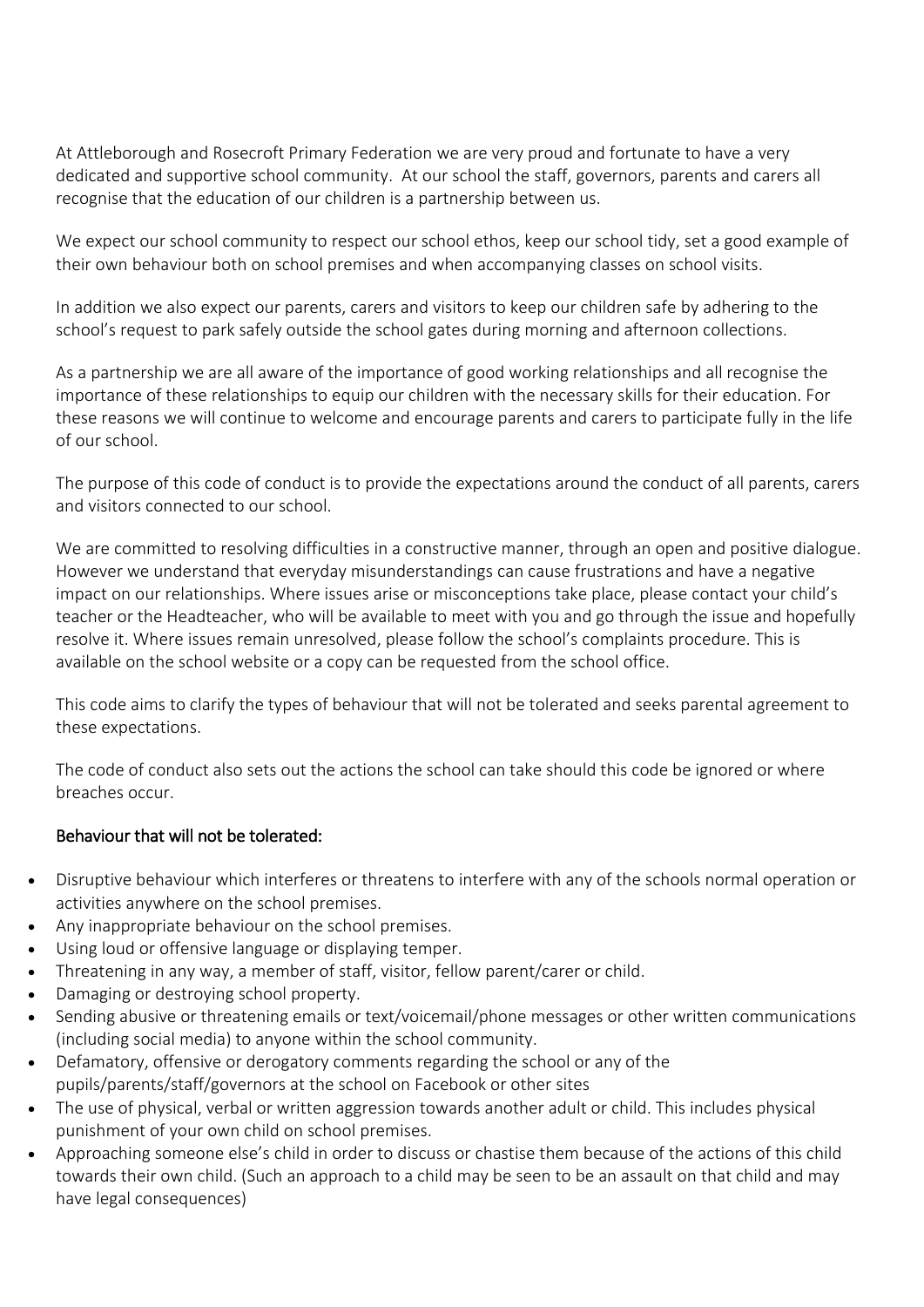- Smoking, taking illegal drugs or the consumption of alcohol on school premises. (Alcohol may only be consumed during authorised events)
- Dogs being brought on to the school premises. (other than guide dogs)

Should any of the above occur on school premises or in connection with school the school may feel it is necessary to take action by contacting the appropriate authorities or consider banning the offending adult from entering the school premises.

Thank you for abiding by this code in our school. Together we create a positive and uplifting environment not only for the children but also all who work and visit our school.

It is important for parents and carers to make sure any persons collecting their children are aware of this policy.

## What happens if someone ignores or breaks the code?

In the event of any parent/carer or visitor of the school breaking, this code then proportionate actions will be taken as follows:

In cases where the unacceptable behaviour is considered to be a serious and potentially criminal matter, the concerns will in the first instance be referred to the Police. This will include any or all cases of threats or violence and actual violence to any child, staff or governor in the school, This will also include anything that could be seen as a sign of harassment of any member of the school community, such as any form of insulting social media post or any form of social media cyber bullying. In cases where evidence suggests that behaviour would be tantamount to libel or slander, then the school will refer the matter to the County Councils Legal Team for further action. In cases where the code of conduct has been broken but the breach was not libellous, slanderous or criminal matter, then the school will send out a formal letter to the parent/carer with an invite to a meeting.

If the parent/carer refuses to attend the meeting then the school will write to the parent/carer and ask them to stop the behaviour causing the concern and warn that if they do not they may be banned from the school premises. If after this behaviour continues, the parent/carer will again be written to and informed that a ban is now in place.

Note: (1) a ban from the school can be introduced without having to go through all the steps offered above in more serious cases.

(2) Site bans will normally be limited in the first instance.

## Issues of conduct with the use of Social Media

Most people take part in online activities and social media. It's fun, interesting and keeps us connected.

The FAP has a Facebook page which allows parents to receive and respond to messages about school events. We encourage you to positively participate if you wish.

Within these spaces however we ask that you use common sense when discussing school life online.